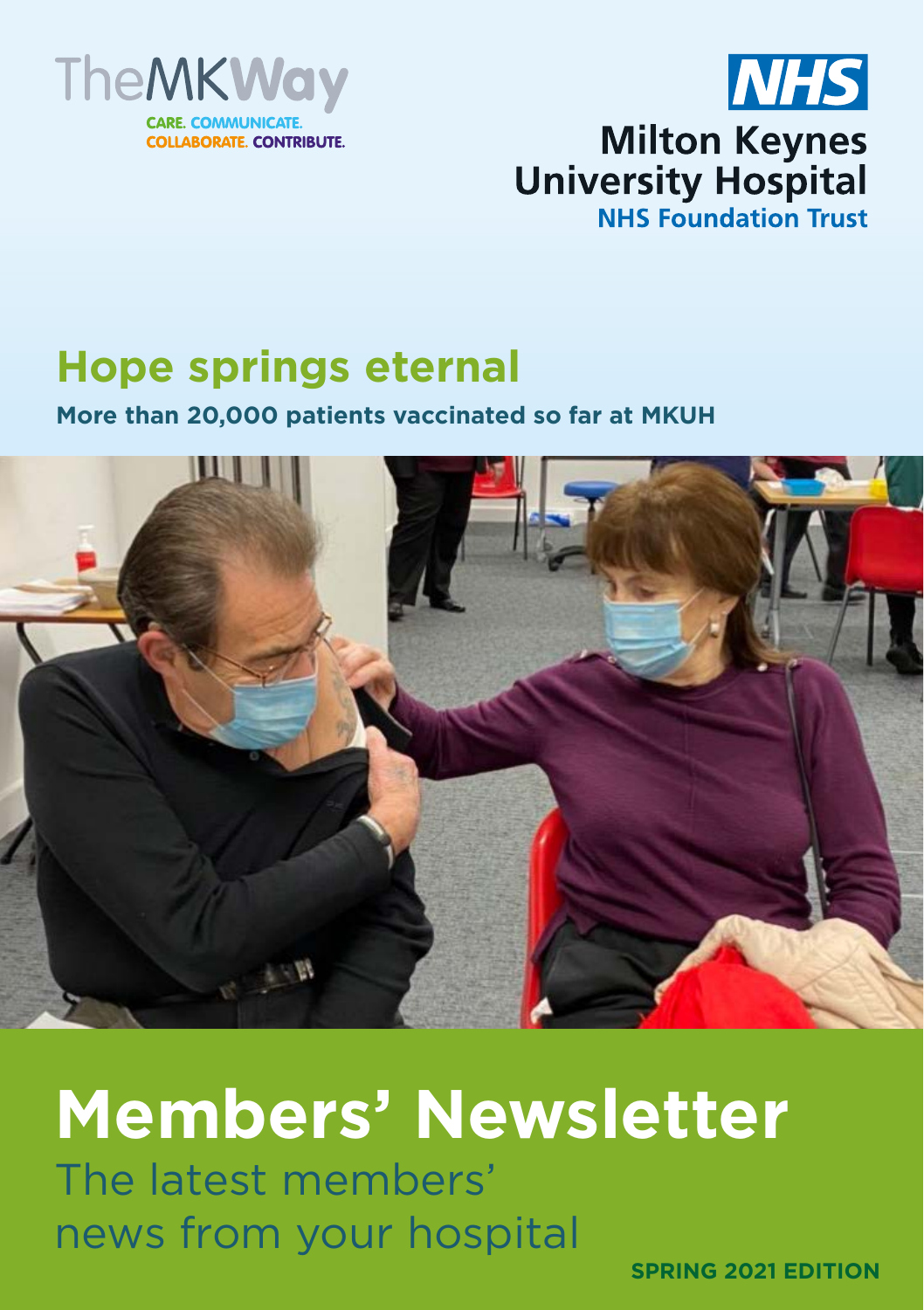



## **Welcome to The Members' Newsletter**

From Milton Keynes University Hospital Chief Executive, Professor Joe Harrison

**The past 14 months have been some of the most challenging for MKUH since our hospital opened in 1984. The Covid-19 pandemic has had an unprecedented impact on the world, forcing everyone to change their behaviours, lifestyles and activities in a way not seen since the Second World War.**

At MKUH – like the rest of the NHS – we completely changed our operational activity to ensure the hospital had the capacity to treat the hundreds of patients with Covid-19 who needed our care through two waves of the virus in the UK.

In MK, we began caring for people affected by the global pandemic earlier than most, when in February 2020 we opened an isolation facility in Kents Hill for 120 British citizens repatriated from Wuhan Province in China. Since then, #TeamMKUH has very much been at the forefront of the efforts to combat Covid-19, opening one of the first regional vaccination centres in the UK in December and delivering some of the country's very first vaccinations to vulnerable patients.

(planned) procedures and working on how to begin reducing the backlogs of appointments and operations which we had to postpone over the past 14 months.

I would like to pay tribute to our staff for their amazing work over the course of the past 14 months, as well as the patients and the public for their patience and support whilst we have made drastic changes to the way we operate during the pandemic. This has been an incredibly testing time for us all. At the hospital, we are working extremely hard to return our services to normal operating levels as quickly as we can whilst of course ensuring they are safe too.

In other news, I would like to welcome Alison Davis, our new Trust chairperson, who takes up the position following the retirement of Simon Lloyd - to whom I give huge thanks for his contribution to MKUH over the years. I also welcome the seven new governors following the elections in February 2021. I am look forward to working with Alison and all of the governors as the Trust hopefully begins to return services to normal. We also have a significant number of developments planned to improve hospital facilities for local people, including the Pathway Unit to support emergency care - for which construction is now under way ahead of its scheduled opening in 2022 – a new multi-storey car park currently being built round the back of the Urgent Care Centre due to open in Autumn 2021; and the new Women and Children's Hospital scheduled to open in 2024.

So, whilst we have endured extremely difficult times during the pandemic, and there is still much work to be done, there is a lot to look forward to at MKUH to give us plenty of hope for the future in Milton Keynes.

In February 2021 we have been increasing our urgent elective

**Stay safe.**

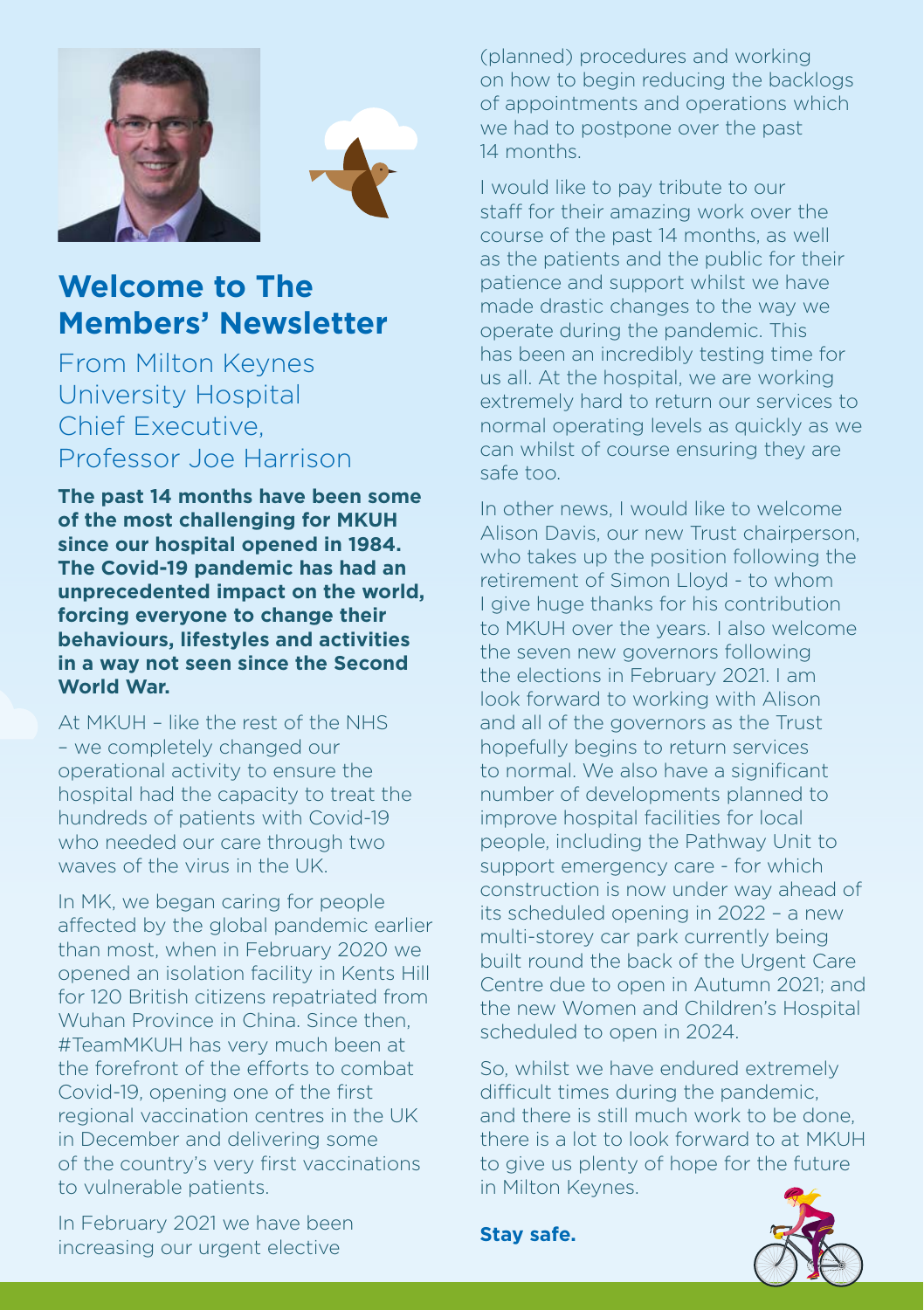

# **Special message to members, from new Trust Chair Alison Davis**

Alison Davis formally took over from Simon Lloyd on 1 February as the new Chair of Milton Keynes University Hospital. Here Alison gives her thoughts on what appealed to her most about the role of leading the Board at MKUH, including working with staff to improve services, the development of the estate and digital advances, and the ambition to be recognised as an outstanding hospital.

"I've been so impressed by the development at MKUH and I've picked up a feeling of real ambition among staff to deliver great services for local people. In my early career as a nurse, I actually did some agency work at MKUH in the 1980s and I can remember what a small place it was back then; I'm amazed at how it's progressed. Coming back into acute services does feel like I'm coming back to my 'roots'.

"As we slowly start moving out of the pandemic and all the enormous challenges it has created at the hospital, I want to play a useful part in what everyone is trying to build here and all the fantastic work that's being done. I look forward to contributing to the ambition at MKUH for the Trust to be recognised as an outstanding hospital and to reach our full potential. That includes staff development and engagement, responding to feedback from patients, carers and the public, developing the services our communities need and working effectively with partners in health, social care, the voluntary sector and others. Collaboration is the way forward and I'm ambitious that we're recognised as an excellent partner.

"I've also been impressed with the way MKUH has embraced innovation with all the digital advances, and how open it is to doing things differently, with a 'can do' attitude. That approach was a huge draw for me when I applied for the post as Chair.

# 66

*I'm really looking forward to working with staff across the organisation, having open conversations and exploring how we work together to meet our ambitions, but supporting each other as we come out of what has been an extraordinarily difficult time is paramount. It has been clear to me in these early days since starting with the Trust, that staff welfare and wellbeing is very much at the forefront of the senior management discussions.* 

"All in all, it's tremendously exciting to be Chair of MKUH at this time, albeit there are significant challenges to deal with, but there is also so much to look forward to and I can't wait to be a part of that."

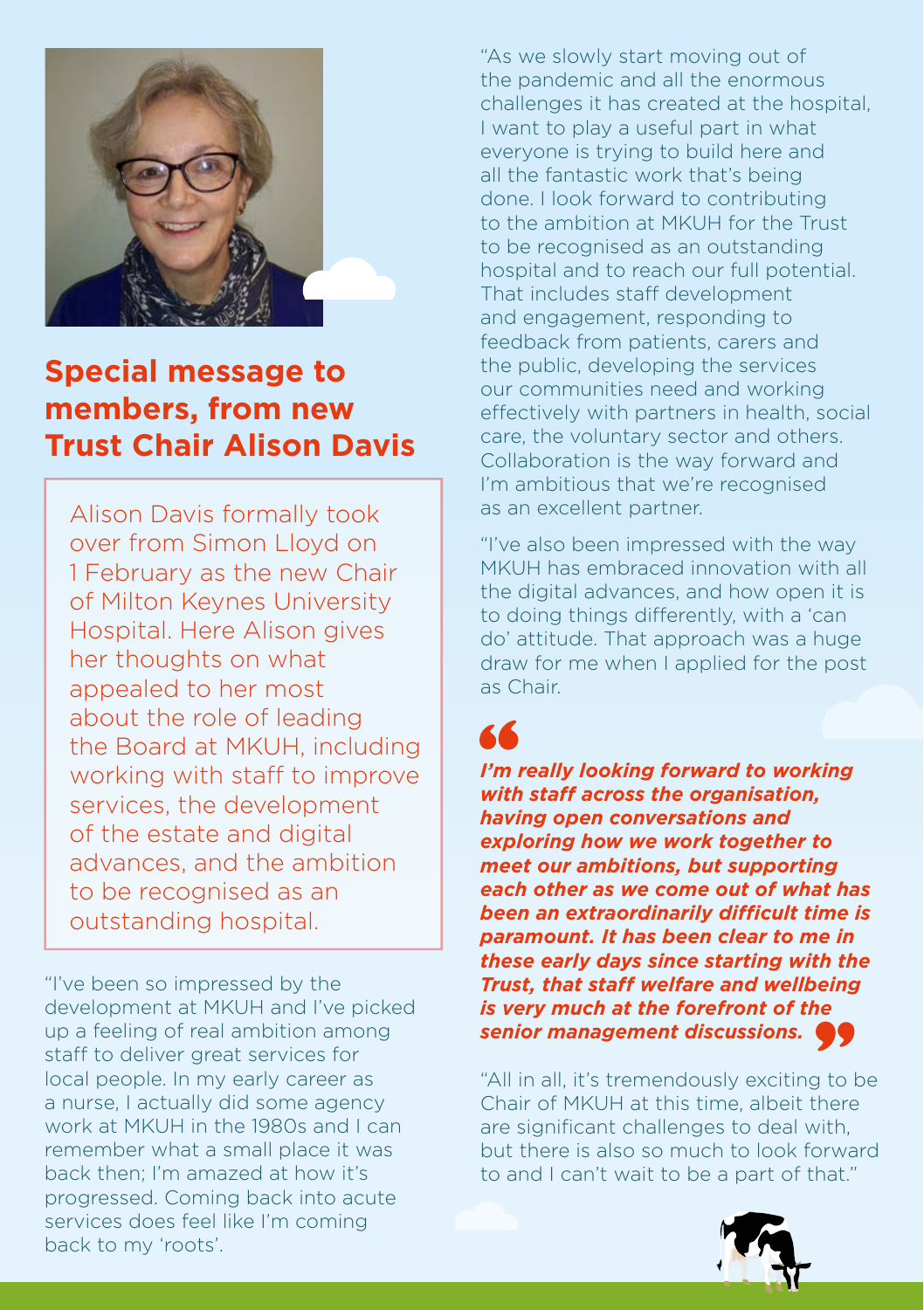### **SIX new Governors were elected to the Council of Governors (CoG) in February 2021.**

Our CoG is made up of representatives from public and staff constituents, as well as various stakeholder and partner organisations.

Governors provide a vital link between members of the public, hospital staff and the Trust Board, ensuring that the ideas, feedback and concerns of local people are listened to and taken forward. Their role is key in ensuring the Trust makes continuous improvement and meets the needs of the people that use local services.

#### **The CoG:**

**Works with the Trust to make sure its long term plans match the needs of the local population and influences proposals to make changes to services** 

**Works with the Board of Directors to ensure that the Trust fully understands the needs of the local community**

**Represents the views of the wider membership**

**Appoints the Chair and other Non-Executive Directors** 

**There are 26 governor seats which make up MKUH's Council of Governors.** 

**15 are elected by our Foundation Trust's public, patient or carer members and 7 are elected by staff members.** 

**There are also 4 appointed governors who are nominated by stakeholders such as the local authority, or other organisations.** 

WELCOME TO MEECOME TO<br>MILTON KEYNES<br>UNIVERSITY HOSPITAL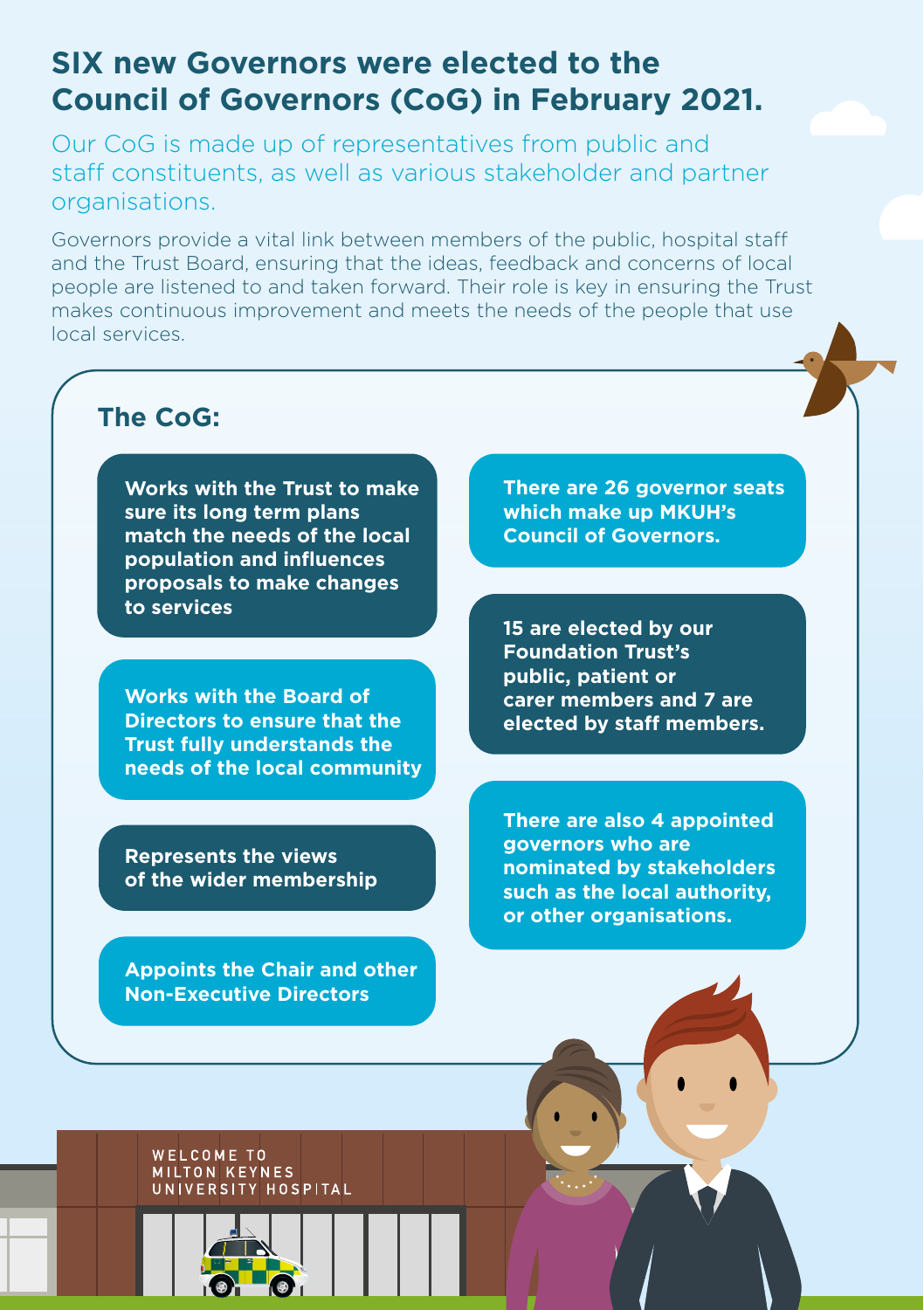## **The Council of Governors for MKUH comprises of:**

| <b>Constituency</b>       |           |                                                                                         | <b>Governors</b>             |
|---------------------------|-----------|-----------------------------------------------------------------------------------------|------------------------------|
|                           | A         | Bletchley & Fenny Stratford,<br>Denbigh, Eaton Manor<br>& Whaddon                       | <b>Babs Lisgarten</b>        |
|                           |           |                                                                                         | <b>Alan Hastings</b>         |
| <b>PUBLIC (ELECTED)</b>   | В         | Emerson Valley, Furzton,<br>Loughton Park                                               | <b>William Butler</b>        |
|                           |           |                                                                                         | <b>Jordan Coventry*</b>      |
|                           | C         | Linford South, Bradwell,<br><b>Campbell Park</b>                                        | <b>Ekroop Kular</b>          |
|                           |           |                                                                                         | <b>Akin Soetan</b>           |
|                           | D         | Hanslope Park, Olnwey,<br>Sherington, Newport Pagnell                                   | <b>Brian Lintern</b>         |
|                           |           |                                                                                         | <b>Alan Hancock</b>          |
|                           | Е         | Walton Park, Danesborough,<br>Middleton, Woughton                                       | <b>Niran Seriki</b>          |
|                           |           |                                                                                         | <b>Clare Hill</b>            |
|                           | F         | Stantonbury, Stony Stratford,<br>Wolverton                                              | <b>Ann Thomas</b>            |
|                           |           |                                                                                         | <b>Robert Johnson-Taylor</b> |
|                           | G         | Outer catchment area                                                                    | <b>Lucinda Mobaraki</b>      |
|                           |           |                                                                                         | <b>VACANT</b>                |
|                           | н         | Extended area                                                                           | <b>VACANT</b>                |
| APPOINTED STAFF (ELECTED) | L         | <b>Doctors and Dentists</b>                                                             | <b>Raju Thomas Kuzhively</b> |
|                           | J         | <b>Nurses and Midwives</b>                                                              | <b>Elizabeth Maushe*</b>     |
|                           |           |                                                                                         | <b>Tracy Rea*</b>            |
|                           | K         | Scientists, technicians and<br>allied health professionals                              | <b>Yolanda Potter*</b>       |
|                           | L         | Non-clinical staff groups e.g.<br>admin & clerical, estates,<br>finance, HR, management | Emma Isted*                  |
|                           |           |                                                                                         | <b>VACANT</b>                |
|                           |           |                                                                                         | Pirran Salter*               |
|                           | N         | <b>Milton Keynes Business</b><br>Leaders                                                | <b>Andrew Buckley</b>        |
|                           | $\bullet$ | <b>Healthwatch Milton Keynes</b>                                                        | <b>Maxine Taffetani</b>      |
|                           | P         | <b>Community Action:MK</b>                                                              | <b>Clare Walton</b>          |
|                           | Q         | Milton Keynes Council                                                                   | <b>Andy Reilly</b>           |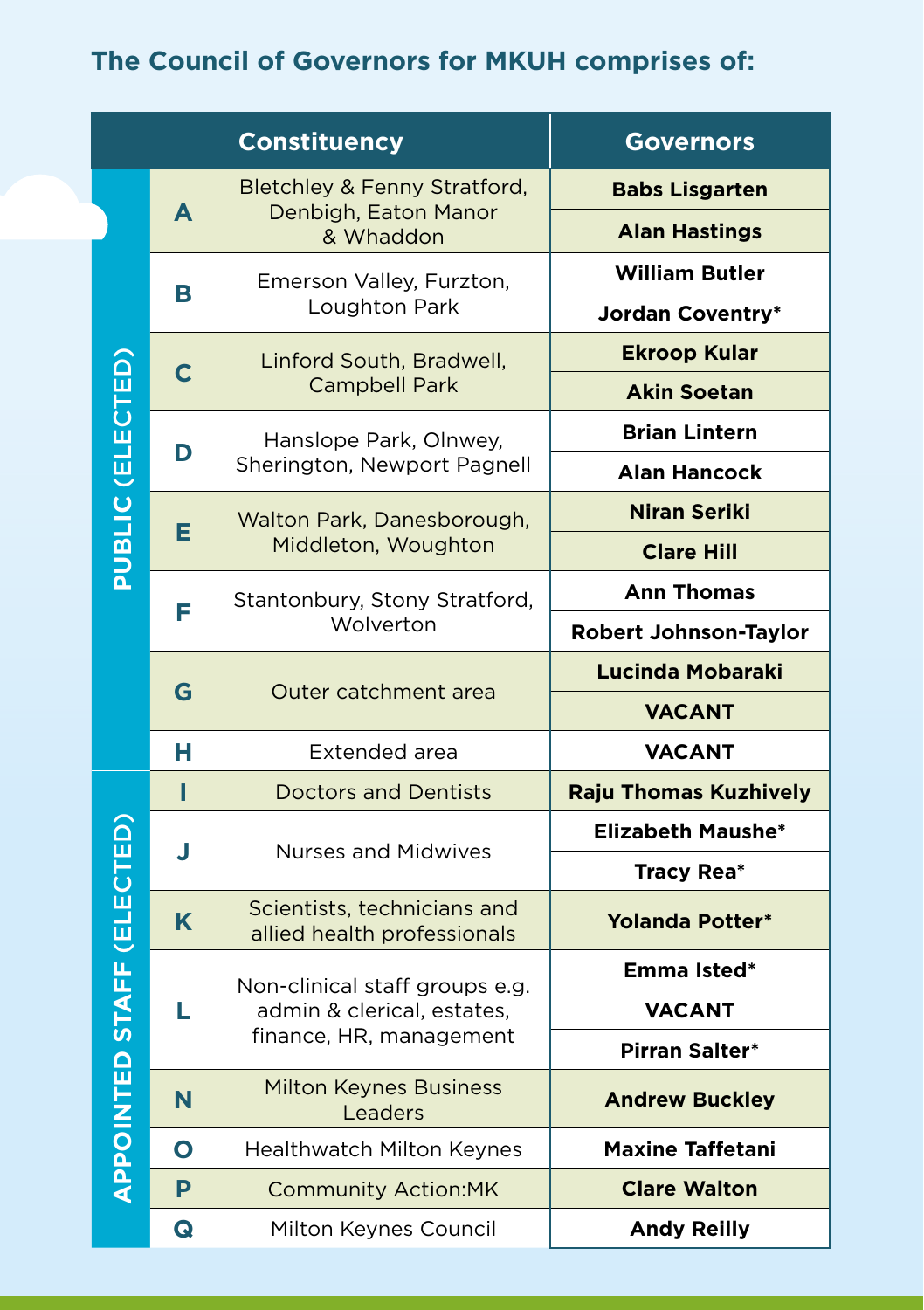# **Highlights of 2020 and 2021 so far**

#### **February 2020**

MKUH opened the Kents Hill Isolation Facility for 120 British citizens repatriated from Wuhan Province in China

#### **March 2020**

The Trust's New Cancer Centre opens to patients (image attached)



#### **22 September 2020**

The Trust held its AMM virtually for the first time. This followed the publication of the Trust's Annual Report for 2019/20

#### **October 2020**

New Staff Hub opened



#### **December 2020**

Barbara and Arthur Simper who were the first patients to receive

Covid-19 vaccinations at the regional Vaccination Centre at MKUH's Academic Centre and were among the first in the UK to receive vaccinations



#### **December 2020**

Health Secretary Matt Hancock visited MKUH in the days following the launch of the hospital's Vaccination Centre







#### **February 2021**

The Trust welcomed a new Chair, Alison Davis, taking over from Simon Lloyd who retired

#### **February 2021**

The Trust began administering its first booster (second) jabs to patients at the Vaccination Centre

#### **February 2021**

Construction work begins on the Trust's new Pathway Unit, due for completion in late 2022

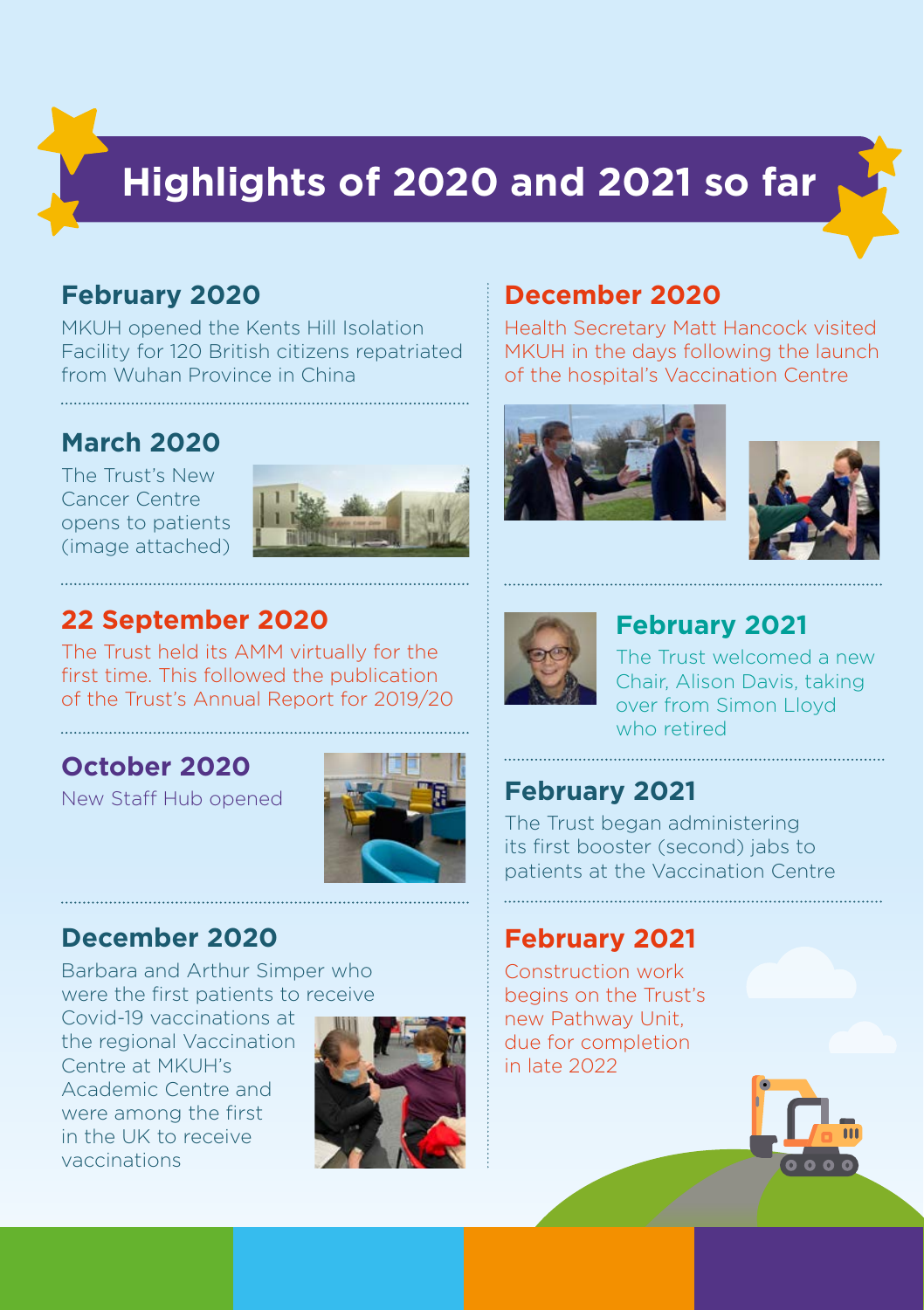

#### **Estate development**

There is a lot to look forward to at MKUH with several building projects either in the planning or the construction phase.

#### **Pathway Unit**

Work to build the new £14.88 million Pathway Unit got under way in February 2021, following the demolition of the old Maple Unit. The Pathway Unit will help to ensure some patients requiring urgent treatment will be able to receive it, whilst avoiding having to attend the Emergency Department (ED) and unnecessary admission to hospital. The unit, which will be situated close to the ED, will be staffed by multi-disciplinary teams including consultants, physiotherapists and pharmacists who can assess, treat and discharge patients on the day of attendance, reducing the pressure on bed occupancy at the hospital. The Trust has planned to complete the Pathway Unit by August 2022.

#### **Women and Children's Hospital**

The new Women and Children's Hospital will be developed on the hospital site next to the main building, bringing together paediatric and obstetrics services all under one roof. The Trust was granted funding in October 2020 to build the hospital as part of a nationwide hospital programme and the hospital had been working closely with the Department of Health and Social Care to secure the funding. The new facility will help the hospital to keep pace with the fast-growing town of Milton Keynes. helping to provide world class care to our patients and creating the ideal environment for welcoming MK's newest residents into the world. The project is currently in the planning phase and the Trust aims to open the facility in 2024.

#### **New multi-storey car park**

A new multi-storey car park behind the Urgent Care Centre is currently under construction and will provide 491 car spaces. The Trust plans to open the car park in Autumn 2021.